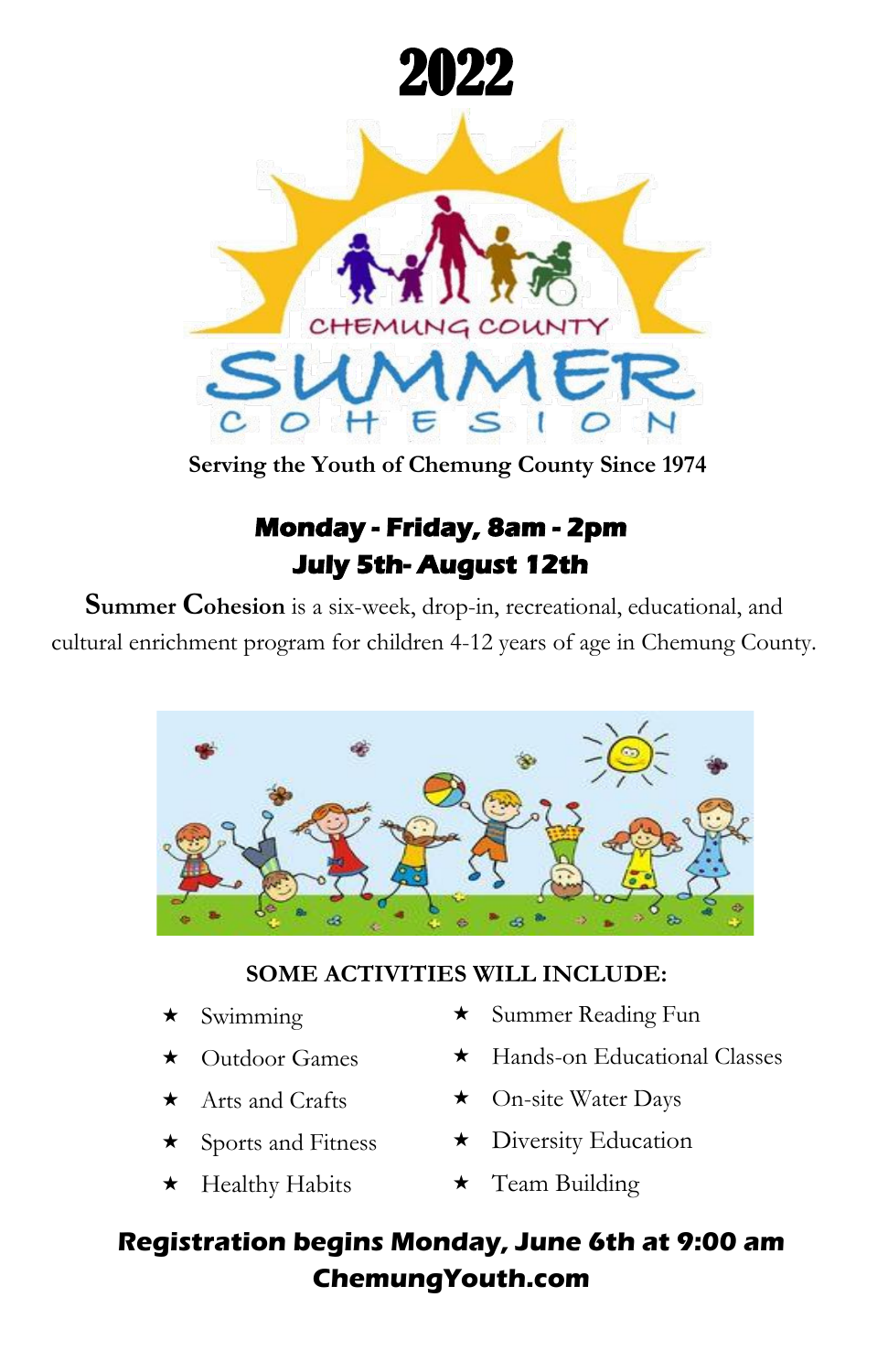**Summer Cohesion Families:** For reasons beyond our control we are unable to utilize some of our most popular sites this Summer. We appreciate everyone's patience as we hope to be back into those locations next year. In regards to COVID-19 we will continue to follow updated guidelines from our local health department and follow any protocols in place at our host sites.

**FREE** breakfast and lunch will be served at eligible sites listed below. Meals will begin on the first day. For all other sites, parents are asked to please pack a lunch.

| <b>Summer Cohesion Sites</b>    | <b>Meal Sites</b> | Aftercare 2-5:30pm      |
|---------------------------------|-------------------|-------------------------|
| <b>Beecher Elementary</b>       | X                 |                         |
| <b>Big Flats Elementary</b>     |                   | YWCA Kids World         |
| <b>Broadway Elementary</b>      | X                 | YWCA Kids World         |
| Cohen Middle                    |                   |                         |
| <b>Diven Elementary</b>         | X                 |                         |
| Horseheads First Baptist Church |                   |                         |
| <b>Parley Coburn Elementary</b> | X                 | Southside               |
|                                 |                   | <b>Community Center</b> |

**YWCA Kids World**—For more information call 733-5575.



**The Chemung County Youth Bureau has a brand new registration system!**

In order to register your children for Summer Cohesion, you MUST create an account. Create your account before June 6th at ChemungYouth.com to ensure a smoother registration process!

**Creating an account does not register your child for Summer Cohesion. You will have to sign into your created account in order to complete registration and submit payment once online registration opens on June 6th.**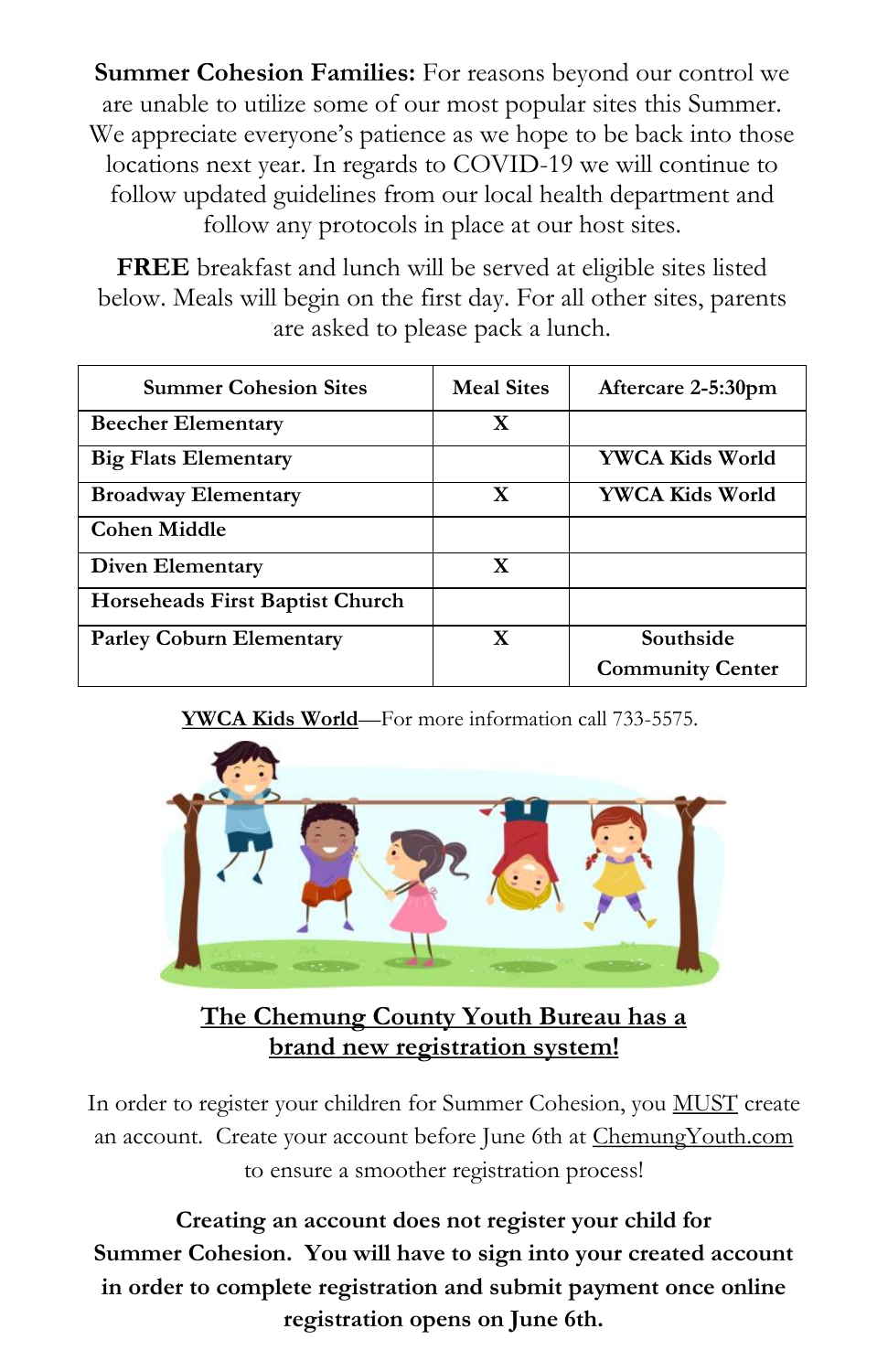## **Registration begins Monday, June 6th at 9:00 am Activity Fee**

\$150 - for each child in the family **Reduced Fee** \$85 - for each child in the family

#### **To register for a reduced fee you must pre-qualify by May 27th at ChemungYouth.com**

Eligibility for a reduced fee is determined by the total gross income and number of people listed on the 2021 Tax Return. The tax return must list all children that will be registered.

**Methods of Payment:**

**Online:** Credit or Debit Card only

**To Register:**

ChemungYouth.com

## **Sorry, No Refunds**

## **Helpful Information**

Participants must be between the ages of 4 and 12 by July 1, 2022. Proof of Birth is required for children 4 and 12 years of age. Children must be toilet trained. Children may be registered at any Summer Cohesion site. Please send your child in sneakers everyday. First day of the program is Tuesday, July 5th. Site newsletters will be sent home the first week of the program.

**In partnership with Arc of Chemung-Schuyler, Summer Cohesion is hopeful to bring back our Summer Pals class for kids with special needs at a site that is to be determined. For more information on Summer Pals call 734-6151 x 140**



**Registration begins June 6th at 9:00 am ChemungYouth.com For more information call 737-2907**